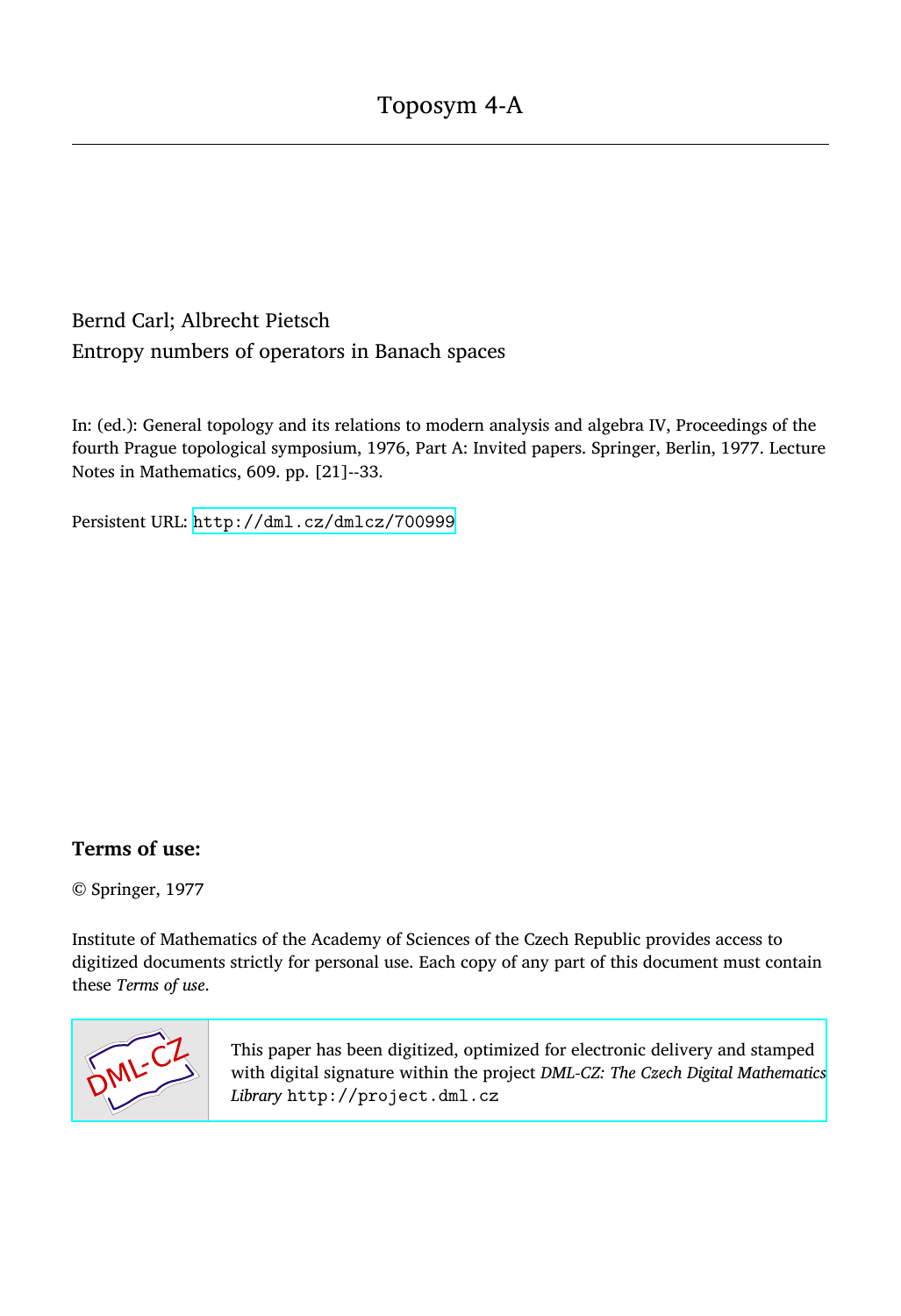#### **B\*** C**arl and A# Pietsch**

**Jena** 

**I**n **the followi**n**g for every operator T between Banach spaces we define a sequence of so-called outer entropy numbers en(T) with**   $n = 1$ , 2, ... . Roughly speaking the asymptotic behaviour of  $e_n(T)$ **characterizes the "compactness" of T . In particular, T is compact if and only if**  $\lim_{n} e_n(T) = 0$ .

**n**<br>rnose of this paper is to investigate the ideal  $\ell$ . **The main purpose of this paper is to investigate the ideal C of all operators T such that** 

$$
\sum_{1}^{\infty} e_n(T)^p < \infty \enspace .
$$

**For practical reason it is useful to introduce also inner entropy numbers fn(T) which, however, generate the same ideals.** 

The concept of entropy numbers is related to that of  $\varepsilon$ -entropy first studied by L. S. Pontrjagin and L. G. Schnirelman [13] in 1932. **Further contributions are mainly due to Soviet mathematicians [1],[2]. For more information the reader is referred to the monograph of G. G.**  Lorentz  $[5]$ , see also  $[4]$ .

**The significance of entropy numbers for the theory of operator ideals was discovered by the second named author. A full account will be given in [12] •** 

**In the following E , F and 6 are real Banach spaces. The**  closed unit ball of E is denoted by  $U_{\overline{k}}$  . Furthermore,  $\mathscr{L}(\mathbb{E}, \mathbb{F})$ **denotes the Banach space of all (bounded and linear) operators from E** into **F**. The symbols  $1_p^n$  and  $1_p$  stand for the classical Banach **spaces of vectors and sequences, respectively.** 

**All logarithms are to the base 2 •** 

# **1. Elementary properties of entropy numbers**

For every operator  $T \in \mathcal{L}(E, F)$  the n-th <u>outer entropy num</u>**ber**  $e_n(T)$  is defined to be the infimum of all  $G \ge 0$  such that there are  $y_1$ , ...,  $y_a \in F$  with  $q \geq 2^{n-1}$  and  $T(U_{\overline{E}}) \subseteq \bigcup_{i=1}^{n} \{y_i + \sigma U_{\overline{F}}\}$ .

For every operator  $T \in \mathcal{L}(E, F)$  the n-th <u>inner entropy num</u>ber  $f_n(T)$  is defined to be the supremum of all  $\rho \ge 0$  such that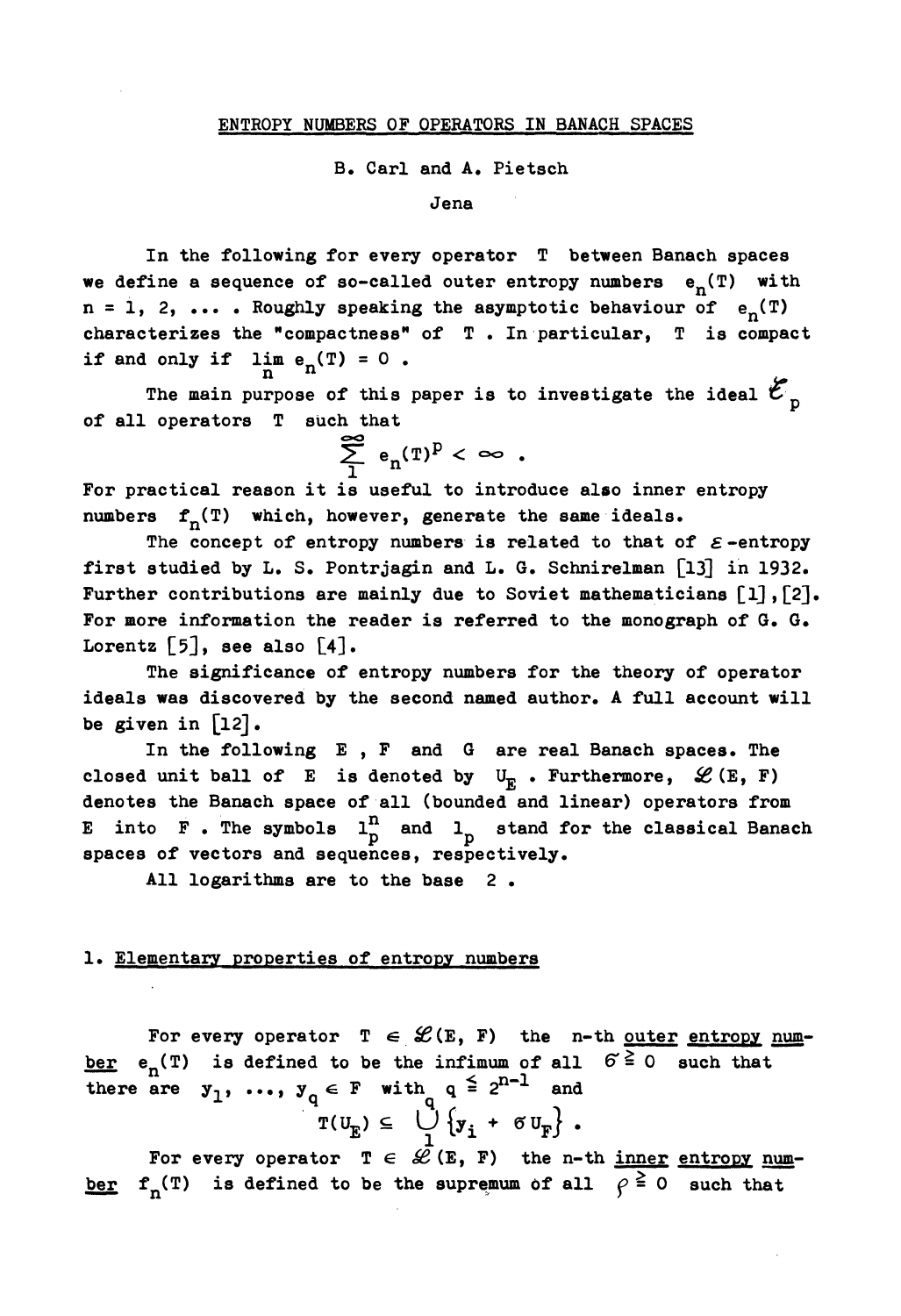**there are**  $x_1$ , ...,  $x_p \in U_E$  with  $p > 2^{n-1}$  and  $\|\text{Tx}_i - \text{Tx}_k\| > 2q$  for  $i \neq k$ .

**First we state a**n **eleme**n**tary property of e**n**tropy** n**umbers.** 

#### **Propositio**n **1.**

If  $T \in \mathcal{L}(E, F)$ , then  $||T|| = e_1(T) \ge e_2(T) \ge \ldots \ge 0$  and  $||T|| = f_1(T) \ge f_2(T) \ge \ldots \ge 0$ . **Next we check the so-called additivity of e**n**tropy** n**umbers.** 

#### **Propositio**n **2.**

$$
\begin{array}{ll}\n\text{If } \quad T_1, \; T_2 \; \in \; \mathcal{L}(E, \; F), \text{ then} \\
& \mathbf{e}_{n_1+n_2-1}(T_1 + T_2) \; \leq \; \mathbf{e}_{n_1}(T_1) \; + \; \mathbf{e}_{n_2}(T_2) \\
& \mathbf{f}_{n_1+n_2-1}(T_1 + T_2) \; \leq \; \mathbf{f}_{n_1}(T_1) \; + \; \mathbf{f}_{n_2}(T_2) \end{array}
$$

# **Proof.**

Let  $T_1$ ,  $T_2 \in \mathcal{L}(E, F)$ . If  $\sigma_k > e_{n_k}(T_k)$ , then there are  $\mathbf{y}_1^{\setminus K}$ ,  $\ldots$ ,  $\mathbf{y}_{\mathsf{G}_{k}}^{\setminus K}$   $\in$  **F** such that

 $q_k$   $q_{k-1}$   $q_{n-2}$  $T_k(U_E) \subseteq \bigcup_{k=1}^K \{y_i^{(k)} + \delta_k U_F\}$  and  $q_k \geq 2^{k}$  for k= 1,2. Hence, given  $x \in U_E$ , we can find  $i_k$  and  $y_k \in U_F$  with

$$
T_k x = y_{i_k}^{(k)} + \delta_k y_k \quad \text{for } k = 1, 2.
$$

**It follows from** 

 $\ddot{\phantom{1}}$ 

$$
(\mathbf{T}_1 + \mathbf{T}_2) \mathbf{x} \in \mathbf{y}_{i_1}^{(1)} + \mathbf{y}_{i_2}^{(2)} + (\mathbf{G}_1 + \mathbf{G}_2) \mathbf{U}_{\mathbf{F}}
$$

**that** 

 $\mathbf{I}$ 

$$
(\mathbf{T}_{1} + \mathbf{T}_{2})(\mathbf{U}_{E}) \subseteq \bigcup_{i_{1}=1}^{q_{1}} \bigcup_{i_{2}=1}^{q_{2}} \left\{ y_{i_{1}}^{(1)} + y_{i_{2}}^{(2)} + (\sigma_{1} + \sigma_{2}) \mathbf{U}_{F} \right\}.
$$
  
Since  $q_{1}q_{2} \leq 2^{(n_{1}+n_{2}-1)-1}$ , we get  $e_{n_{1}+n_{2}-1}(\mathbf{T}_{1} + \mathbf{T}_{2}) \leq \sigma_{1} + \sigma_{2}$ .

This shows the desired inequality for outer entropy numbers. The remaining part of the proof is left to the reader.

**The multiplicativity of e**n**tropy** n**umbers ca**n **be proved with the same method.**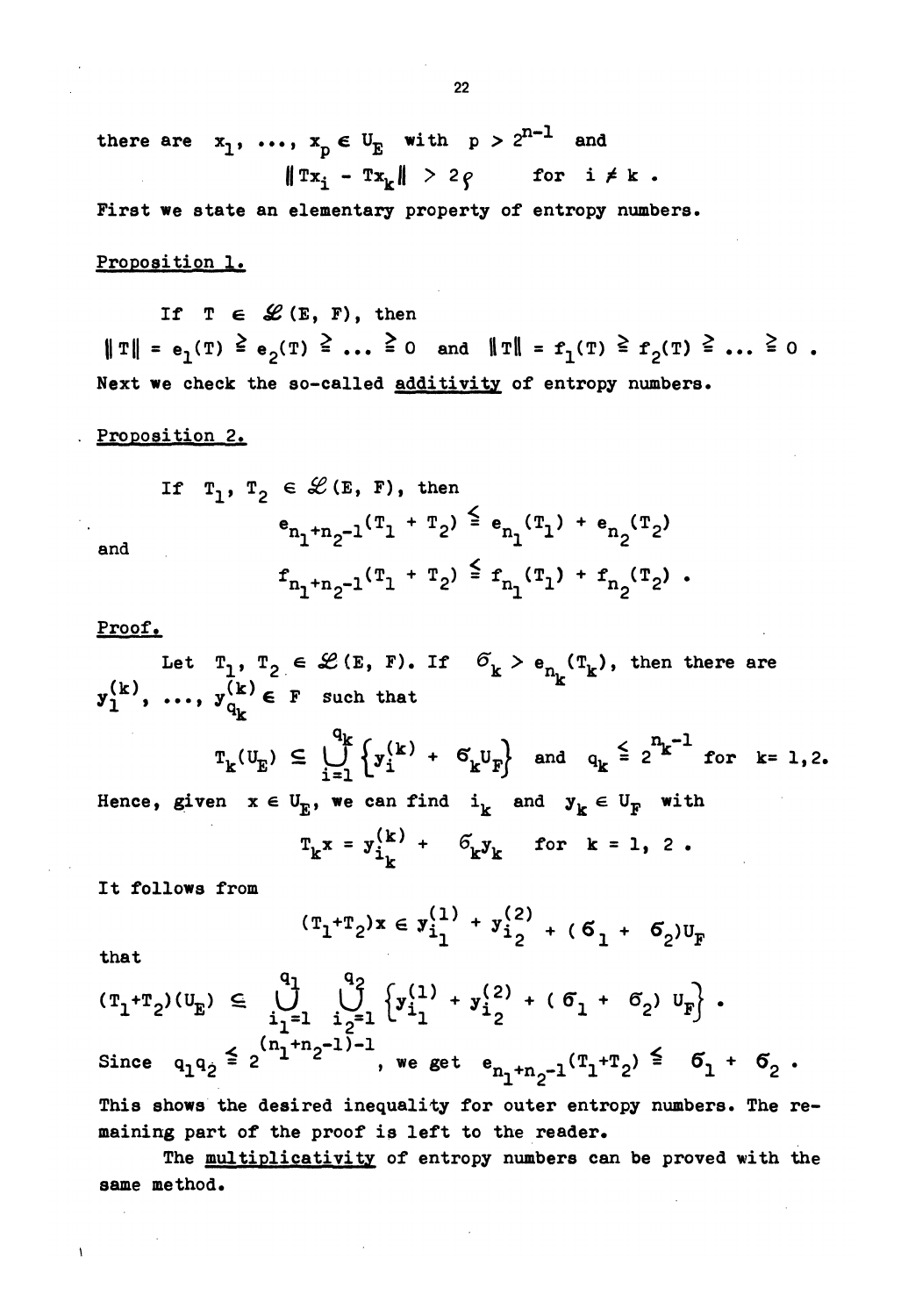**Proposition 3.** 

If  $T \in \mathcal{L}(E, F)$  and  $S \in \mathcal{L}(F, G)$ , then  $e_{m+n-1}$ (ST) =  $e_{m}$ (S)  $e_{n}$ (T)

**a**n**d** 

$$
f_{m+n-1}(ST) \stackrel{\leq}{=} f_m(S) f_n(T).
$$

Finally, the relationship between outer and inner entropy num**bers is investigated.** 

#### **Proposition 4.**

*If*  $T \in \mathcal{L}$  (E, F), then  $f_n(T) \leq e_n(T) \leq 2 f_n(T)$ .

# **Proof.**

Suppose that  $6 > e_n(T)$  and  $9 \leq f_n(T)$ . Then we can find  $\mathbf{x}_1, \ldots, \mathbf{x}_p \in \mathbb{U}_{\mathbf{E}}$  and  $\mathbf{y}_1, \ldots, \mathbf{y}_q \in \mathbf{F}$  with  $\|\mathbb{T}\mathbf{x}_i - \mathbb{T}\mathbf{x}_j\| > 2\varrho$  for  $i \neq j$  and  $T(U_{\overline{E}}) \subset \bigcup_{k=1}^{n} \{y_k + \delta U_{\overline{F}}\}$ , where  $p \geq 2^{n-1} = q$ . So then **must exist different elements Tx. and Tx. which belong to the**   $\mathbf{s}$ <sup>s are</sup> set  $\mathbf{y}_k$  +  $6\mathbf{U}_F$  . Consequently  $2\varrho \leq ||\mathbf{x}_k - \mathbf{x}_i|| \geq 26$  . This **proves that**  $f_n(T) \geq e_n(T)$  **. Given**  $f \geq f_n(T)$ **, we choose a maximal family** of elements  $x_1$ , ...,  $x_n \in U_F$  such that  $||Tx_i - Tx_k|| > 2e$ **for i**  $\neq$  K . Clearly  $p \triangleq 2^{n-1}$ . Moreover, for  $x \in U_p$  we can find some i with  $\|Tx - Tx_i\| \ge 2$   $\varphi$  • This means that

$$
T(U_E) \subseteq \bigcup_{1}^{P} \{Tx_i + 2 \circ U_F\}.
$$
  
So  $e_n(T) \leq 2 \circ$  and therefore  $e_n(T) \leq 2 f_n(T)$ .

## **2. Quasi-normed operator ideals related to entropy numbers**

In the following let  $\mathscr L$  denote the class of all operators be**tween Banach spaces while** *3C* **denotes the closed ideal of compact operators. Then we have** 

$$
\mathcal{K} = \left\{ T \in \mathcal{L} : (e_n(T)) \in c_0 \right\}.
$$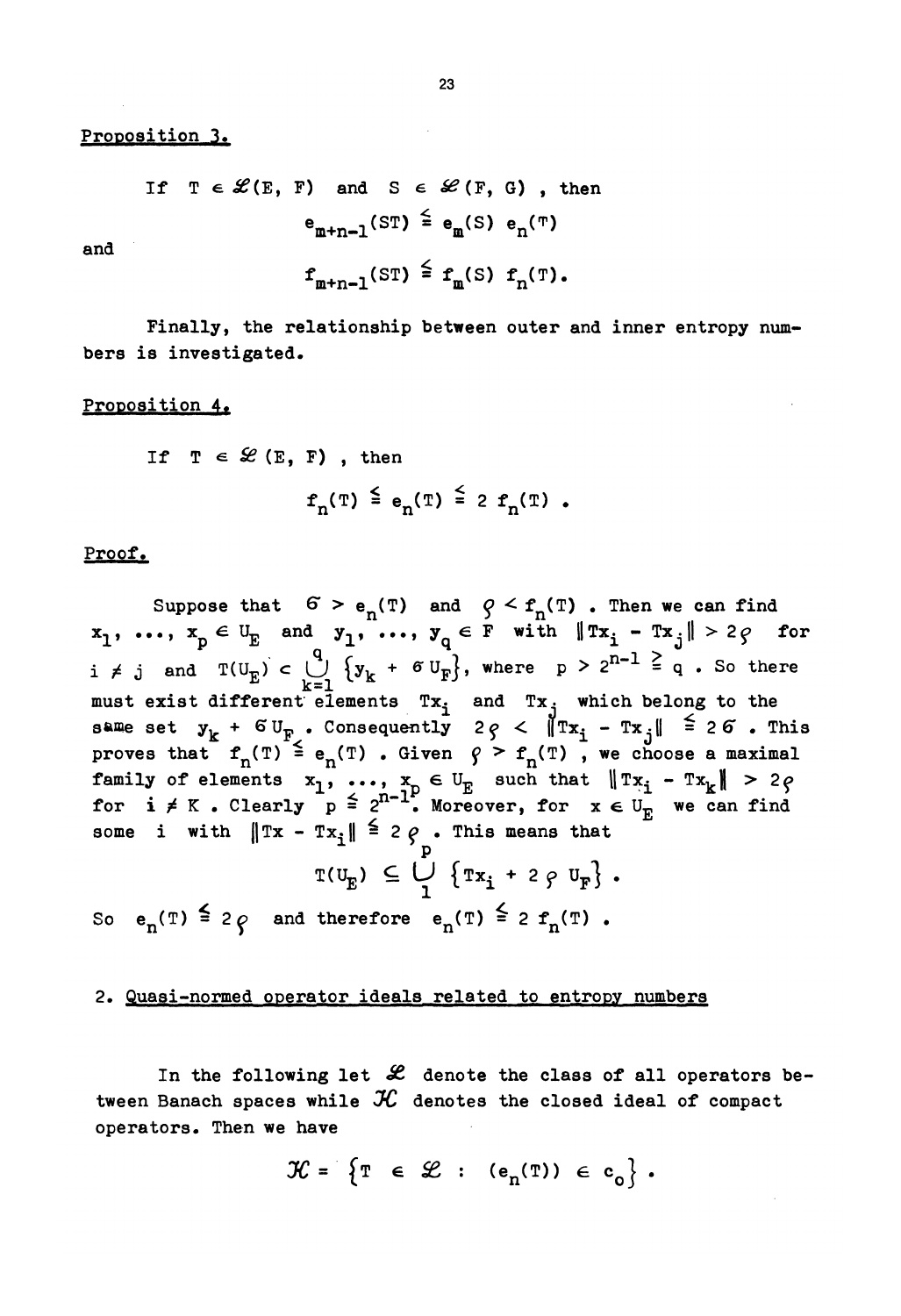**Therefore it seems very nat**u**ral to introd**u**ce the following class of**  operators. Given  $0 < p < \infty$ , we define

$$
\mathcal{E}_p := \{ T \in \mathcal{L} : (e_n(T)) \in 1_p \} .
$$

Moreover, for  $T \in \mathscr{C}_{n}$  we put

$$
E_p(T) := (\sum_{1}^{\infty} e_n(T)^p)^{1/p}
$$
.

**We now show that \*e is a so-called operator ideal for which every component**  $\mathfrak{C}_{p}$ (E, F) becomes a complete metric linear space with respect to the quasi-norm  $E_p$ .

## **Theorem 1.**

If 
$$
T_1, T_2 \in \mathscr{C}_p(E, F)
$$
, then  $T_1 + T_2 \in \mathscr{C}_p(E, F)$  and  
 $E_p(T_1 + T_2) \stackrel{\le}{=} c \left[ E_p(T_1) + E_p(T_2) \right]$ ,

**where** 

c := 
$$
2^{1/p}
$$
 max ( $2^{1/p-1}$ , 1).

# **Proof.**

**By Proposition 1 and 2 we get** 

$$
E_{p}(T_{1} + T_{2}) = \left\{ \sum_{1}^{\infty} e_{n}(T_{1} + T_{2})^{p} \right\}^{1/p}
$$
  
\n
$$
\leq \left\{ 2 \sum_{1}^{\infty} e_{2n-1}(T_{1} + T_{2})^{p} \right\}^{1/p}
$$
  
\n
$$
\leq 2^{1/p} \left\{ \sum_{1}^{\infty} [e_{n}(T_{1}) + e_{n}(T_{2})]^{p} \right\}^{1/p}
$$
  
\n
$$
\leq c \left[ E_{p}(T_{1}) + E_{p}(T_{2}) \right].
$$

#### **Remark.**

**It follows from Proposition 4 that** 

$$
\mathcal{E}_p = \left\{ T \in \mathcal{L} : (f_n(T)) \in 1_p \right\}.
$$

**Moreover, by setting** 

$$
F_p(T) := (\sum_{1}^{\infty} f_n(T)^p)^{1/p}
$$

we define a quasi-norm  $F_p$  equivalent to  $E_p$ . **Witho**u**t proof we state**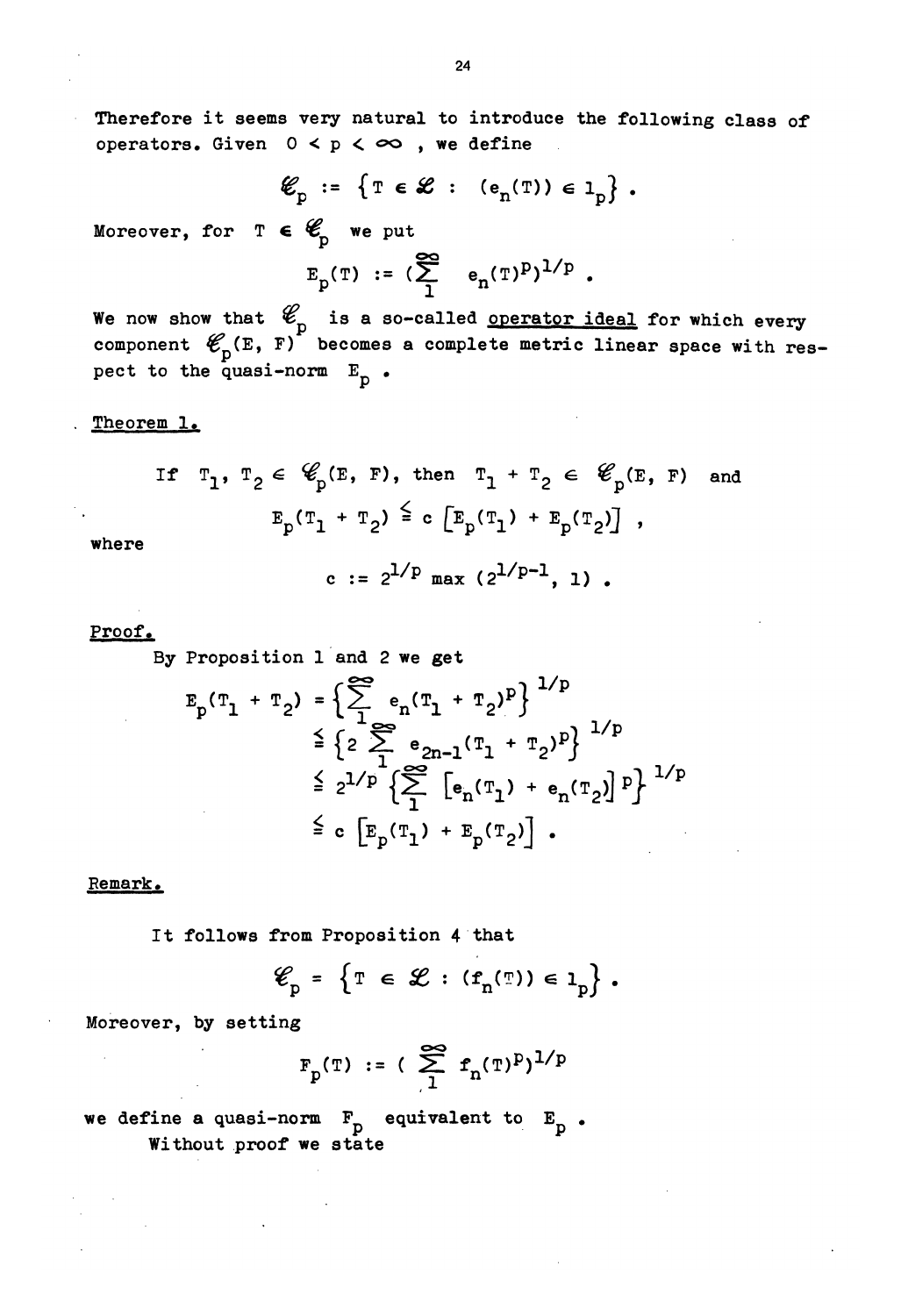Theorem *2.* 

If  $X \in \mathcal{L}(E_0, E), T \in \mathcal{L}(E, F)$  and  $Y \in \mathcal{L}(F, F_0)$ , then  $\texttt{YTX} \ \in \mathscr{C}_{\textsc{d}}(\texttt{E}_{\textsc{d}},\texttt{F}_{\textsc{d}}) \quad \text{and} \qquad \texttt{E}_{\textsc{d}}(\texttt{YTX}) \ \stackrel{\leq}{=} \| \texttt{Y} \| \quad \texttt{E}_{\textsc{d}}(\texttt{T}) \quad \| \texttt{X} \| \enspace.$ 

The following statement is also evident.

# Proposition 5.

If  $0 < p_1 < p_2 < \infty$  , then  $\mathscr{C}_{p_1} \subset \mathscr{C}_{p_2}$  and the embedding map is continuous.

Theorem 3.

If  $0 < p$ ,  $q < \infty$  and  $\frac{1}{p} = \frac{1}{p} + \frac{1}{q}$ , then  $T \in \mathscr{C}_{q}(E, F)$  and  $S \in \mathscr{C}_{p}(F, G)$  imply that  $ST \in \mathscr{C}_{p}(E, G)$  and  $E_{p}(ST) \geq 0$  $\leq$  2<sup>1/r</sup>  $E_p(S) E_q(T)$ .

#### Proof,

sition 1 and 3 we get  
\n
$$
E_r(ST) = \left\{ \sum_{1}^{\infty} e_n(ST)^r \right\}^{1/r}
$$
\n
$$
\leq \left\{ 2 \sum_{1}^{\infty} e_{2n-1}(ST)^r \right\}^{1/r}
$$
\n
$$
\leq 2^{1/r} \left\{ \sum_{1}^{\infty} \left[ e_n(S) e_n(T) \right]^r \right\}^{1/r}
$$
\n
$$
\leq 2^{1/r} E_p(S) E_q(T).
$$

This proves the assertion.

By Propo

# 3« Quasi-normed operator ideals related to approximation numbers

For every operator  $T \in \mathcal{L}(E, F)$  the n-th approximation number is defined by

 $a_n(T) := \inf \{ \|T - L\| : L \in \mathcal{L}(E, F) \text{ and rank } (L) < n \}.$ As shown in  $[9]$  or  $[10]$  the class

$$
\gamma_p':=\left\{\mathbb{T} \in \mathscr{L} \ : \ \sum_{1}^{\infty} \quad a_n(\mathbb{T})^p < \infty \right\}, \ 0 < p < \infty \enspace ,
$$

is an operator ideal for which every component  $\gamma_{\rm p}^{\prime}(\text{E, F})$  becomes a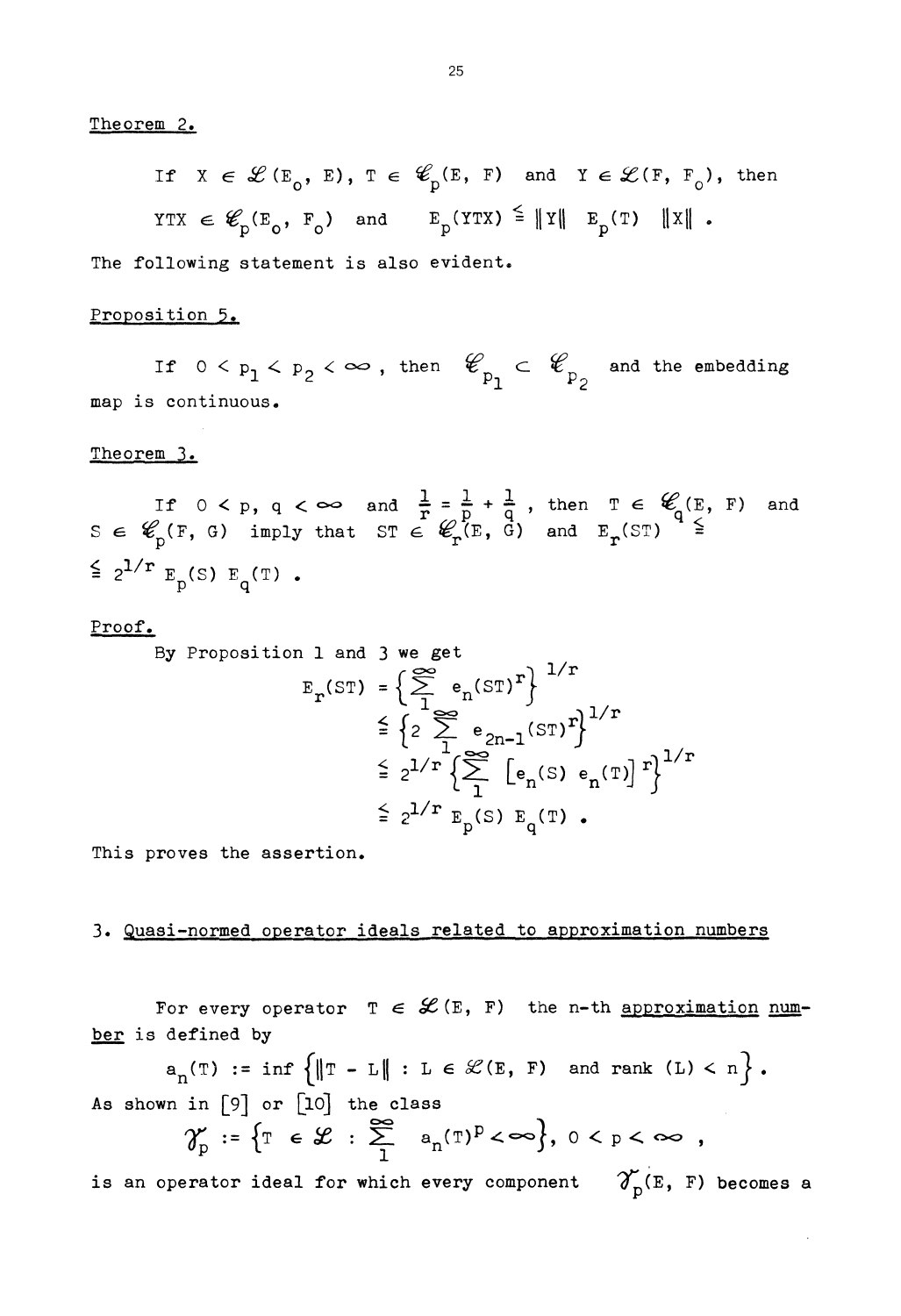**complete metric linear space with respect to the q**u**asi-norm** 

$$
S_p(T) := (\sum_1^{\infty} a_n(T)^p)^{1/p} .
$$

Only a little is known about the relationship between  $\mathscr{C}_{p}$  and  $\mathscr{T}_{p}$ .

C**onject**u**re 1.** 

$$
\text{If } 0 < p < \infty \text{, then } \mathcal{T}_p \subseteq \mathscr{C}_p \text{.}
$$

C**onject**u**re 2.** 

If  $0 < p < 2$  and  $\frac{1}{q} = \frac{1}{p} - \frac{1}{2}$ , then  $\mathscr{C}_p \subseteq \mathscr{X}_q$ .

The inclusions stated above are the best possible which can be expected. Some weaker results are proved in [12].

**4# Entropy n**u**mbers of operators in Hilbert spaces** 

**It seems to be very complicated to comp**u**te or estimate the entropy numbers of a given operator. However, we know some results concerning the related quasi-norms.** 

#### **Theorem 4»**

Let S  $\in \mathscr{L}(1_{2}, 1_{2})$  such that  $S(\xi_{n}) = (\sigma_{n} \xi_{n})$  and  $(\sigma_{n}) \in$  $\epsilon$  c<sub>o</sub>. If  $\delta_1 \leq \delta_2 \leq ... \leq 0$ , then  $6^{\circ}$   $\leq$  2e<sub>r</sub>(S).

**Proof.** 

**If 6>n = 0 , then the assertion is trivial. So we assume that**   $\sigma_1 \triangleq \sigma_2 \geq \ldots \geq \sigma_n > 0$ . Put

$$
J_n(\xi_1, ..., \xi_n) := (\xi_1, ..., \xi_n, 0, ...)
$$

**and** 

$$
Q_n(\xi_1, \ldots, \xi_n, \xi_{n+1}, \ldots) := (\xi_1, \ldots, \xi_n).
$$

Then  $S_n = Q_n S J_n$  is invertible. If  $I_n$  denotes the identity map of  $1^{\text{II}}_{2}$ , it follows from  $e_{n}(I_{n}) \leq 1/2$  and Proposition 2 that 1/2 <sup>≥</sup>  $e_n(I_n)$  ≥  $e_n(S_n)$  ||S<sub>n</sub><sup>1</sup>|| ≥ ||Q<sub>n</sub>||  $e_n(S)$  ||J<sub>n</sub>||  $S_n^{-1}$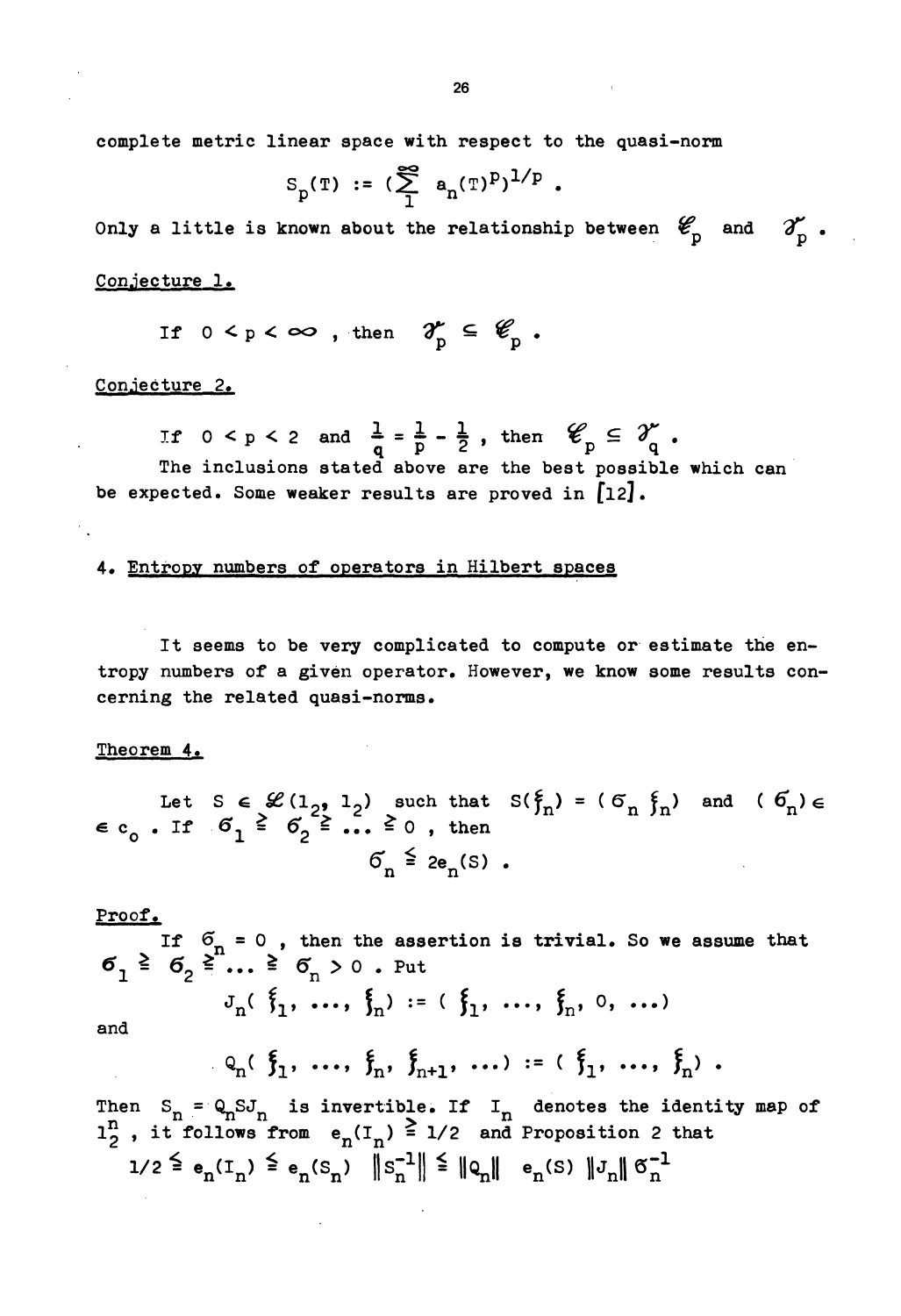$\leq$  e<sub>n</sub>(S)  $6\frac{1}{n}$ .

This completes the proof.

#### Theorem 5.

Let  $S \in \mathcal{L}(1_2, 1_2)$  such that  $S(\xi_n) = (\delta_n, \xi_n)$  and  $(\delta_n) \in$  $\epsilon$  c Then  $(\sum_{i=1}^{\infty} e_n(s)^p)^{1/p} \leq c_p(\sum_{i=1}^{\infty} |\mathcal{B}_n|^p)^{1/p}$  for  $0 < p < \infty$ , where  $c_n$  is some positive constant. Proof. Without loss of generality we may suppose that  $6_1 \stackrel{\geq}{=} 6_2 \stackrel{\geq}{=} \ldots$  $\ldots \stackrel{\geq}{\scriptstyle{\sim}} 0$  . Let  $E(\varepsilon) := \max \{n : e_n(S) > \varepsilon\}$  for  $0 < \varepsilon < 6$ . We now show that  $E(2 \epsilon) \stackrel{\leq}{=} 1 + \sum_{\sigma_v > \epsilon} \log (8 \sigma_k / \epsilon)$ .  $(*)$ Put  $m := max$  (k :  $G_k > \varepsilon$ ) and  $S_m := Q_m S J_m$ . Let  $U_2^m$  and  $U_{\infty}^m$  denote the closed unit ball of  $1^m$  and  $1^m$  o, respectively. If  $y \in S_m(U_2^m)$ , then there exists  $g = (y_1, ..., y_m)$  such that  $y \in \varepsilon m^{-1/2} \left\{ 2g + U_{\infty}^{m} \right\} \subseteq 2 \varepsilon m^{-1/2} g + \varepsilon U_{2}^{m}$ , where  $S_1$ , ...,  $S_m$  are integers. Since  $S_1 \n\geq \n\ldots \n\geq S_m > \varepsilon$ , we have  $\epsilon \, \text{m}^{-1/2} \, \left\{ 2g + \text{U}_{\infty}^{\text{m}} \right\} \leq s_{\text{m}}(\text{U}_{2}^{\text{m}}) + 2\epsilon \, \text{m}^{-1/2} \, \text{U}_{\infty}^{\text{m}} \leq 3s_{\text{m}}(\text{U}_{2}^{\text{m}})$ . Let  $g_1$ , ...,  $g_a$  be the collection of all  $g_i = (g_{i1}^1, ..., g_{im}^m)$ with  $\epsilon$  m<sup>-1/2</sup>  $\{2g_i + U_{\infty}^m\} \leq 3 S_m(U_2^m)$ . Clearly  $S_m(U_2^m) \subseteq \bigcup_{i=1}^m \{2\epsilon m^{-1/2}g_i + \epsilon U_2^m\}$ and therefore  $s(v_2) \leq J_m S_m(v_2^m) + \sigma_{m+1}v_2 \leq \bigvee_{1}^{m} \{2 \epsilon_m^{-1/2} J_m \epsilon_1 + 2 \epsilon v_2\},\$ where  $U_2$  denotes the closed unit ball of  $1_2$ . On the other hand,  $q \left[\varepsilon m^{-1/2}\right]^{m} \lambda(v_{\infty}^{m}) = \sum_{i=1}^{q} \lambda \left[\varepsilon m^{-1/2} \left\{2g_{i} + v_{\infty}^{m}\right\}\right] \leq 3^{m} \prod_{i=1}^{m} \sigma_{k} \lambda(v_{2}^{m}),$ where  $\lambda$  is the Lebesgue measure. Using Stirling's formula we get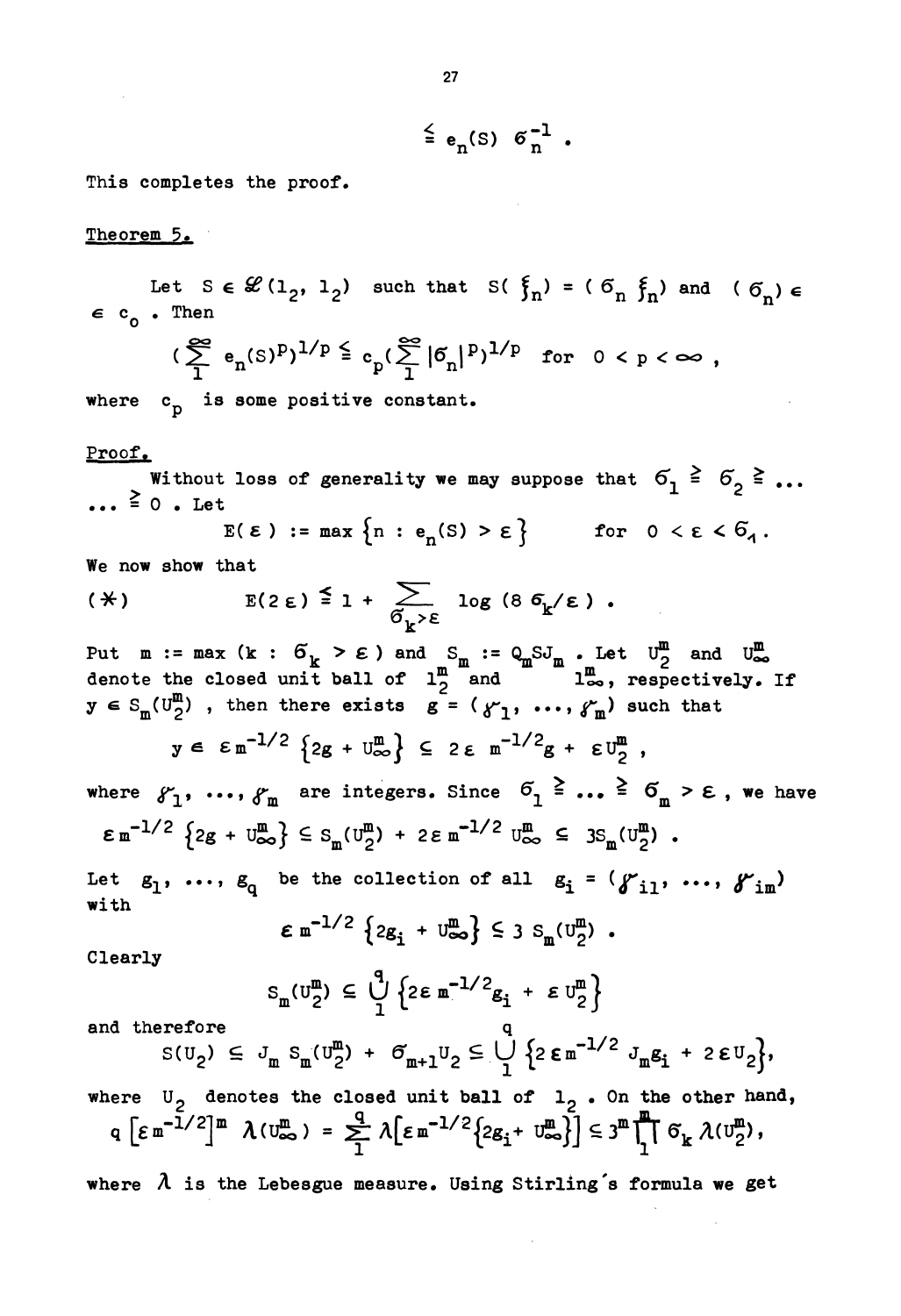$$
e^t \Gamma(t+1) \stackrel{\geq}{=} \sqrt{2\pi} t^{t+\frac{1}{2}}
$$
 for  $0 < t < \infty$ .

Hence

 $\mathcal{F}_{\mathbf{q}}$ 

$$
\lambda (U_2^m) = \frac{\pi^{\frac{m}{2}}}{\int^{\infty} (\frac{m}{2} + 1)} \leq \frac{(2\pi e)^{\frac{m}{2}}}{m^{m/2}} \leq \frac{5^m}{m^{m/2}}.
$$

This implies that

$$
q \varepsilon^m \stackrel{\leq}{=} 8^m \prod_1^m \sigma_k.
$$

Choose n such that

$$
n-1 \stackrel{\leq}{=} 1 + \sum_{1}^{\infty} \log(8.6 \frac{1}{k}) \stackrel{\leq}{=} n.
$$

Then  $q \stackrel{\leq}{=} 2^{n-1}$  and therefore  $e_n(S) \stackrel{\leq}{=} 2 \varepsilon$ . So  $E(2\varepsilon) \stackrel{\leq}{=} n-1$ . This proves  $(\nless)$ .

Finally, we have

$$
2^{-p} \sum_{1}^{\infty} e_{n}(s)^{p} = 2^{-p} \sum_{1}^{\infty} n \left[ e_{n}(s)^{p} - e_{n+1}(s)^{p} \right]
$$
  
\n
$$
= 2^{-p} \int_{0}^{6} E(\epsilon) d \epsilon^{p}
$$
  
\n
$$
\leq \sigma_{1}^{p} + \int_{0}^{6} \sum_{\delta_{k} > \epsilon} \log(8 \sigma_{k}/\epsilon) d \epsilon^{p}
$$
  
\n
$$
= \sigma_{1}^{p} + \sum_{i=1}^{\infty} \int_{\delta_{i}+1}^{6} \sum_{\delta_{k} > \epsilon} \log(8 \sigma_{k}/\epsilon) d \epsilon^{p}
$$
  
\n
$$
= \sigma_{1}^{p} + \sum_{i=1}^{\infty} \sum_{k=1}^{i} \int_{\delta_{i}+1}^{6} \log(8 \sigma_{k}/\epsilon) d \epsilon^{p}
$$
  
\n
$$
= \sigma_{1}^{p} + \sum_{k=1}^{\infty} \sum_{i=k}^{\infty} \int_{\delta_{i}+1}^{6} \log(8 \sigma_{k}/\epsilon) d \epsilon^{p}
$$
  
\n
$$
= \sigma_{1}^{p} + \sum_{k=1}^{\infty} \int_{0}^{6} k \log(8 \sigma_{k}/\epsilon) d \epsilon^{p}
$$
  
\n
$$
= \sigma_{1}^{p} + \sum_{k=1}^{\infty} \int_{0}^{6} \log(8 \sigma_{k}/\epsilon) d \epsilon^{p}
$$
  
\n
$$
= \sigma_{1}^{p} + \frac{8^{p}}{p} \int_{0}^{8^{-p}} \log(1/t) dt \sum_{i=1}^{\infty} \sigma_{k}^{p}.
$$

This completes the proof.

The above theorems show that for any Hilbert space H the operator ideal  $\mathscr{C}_{p}(H, H)$  coincides with the operator ideal  $\mathscr{V}_{p}(H, H)$ .<br>In particular,  $\mathscr{C}_{p}(H, H)$  is the ideal of so-called Hilbert-Schmidt Operators.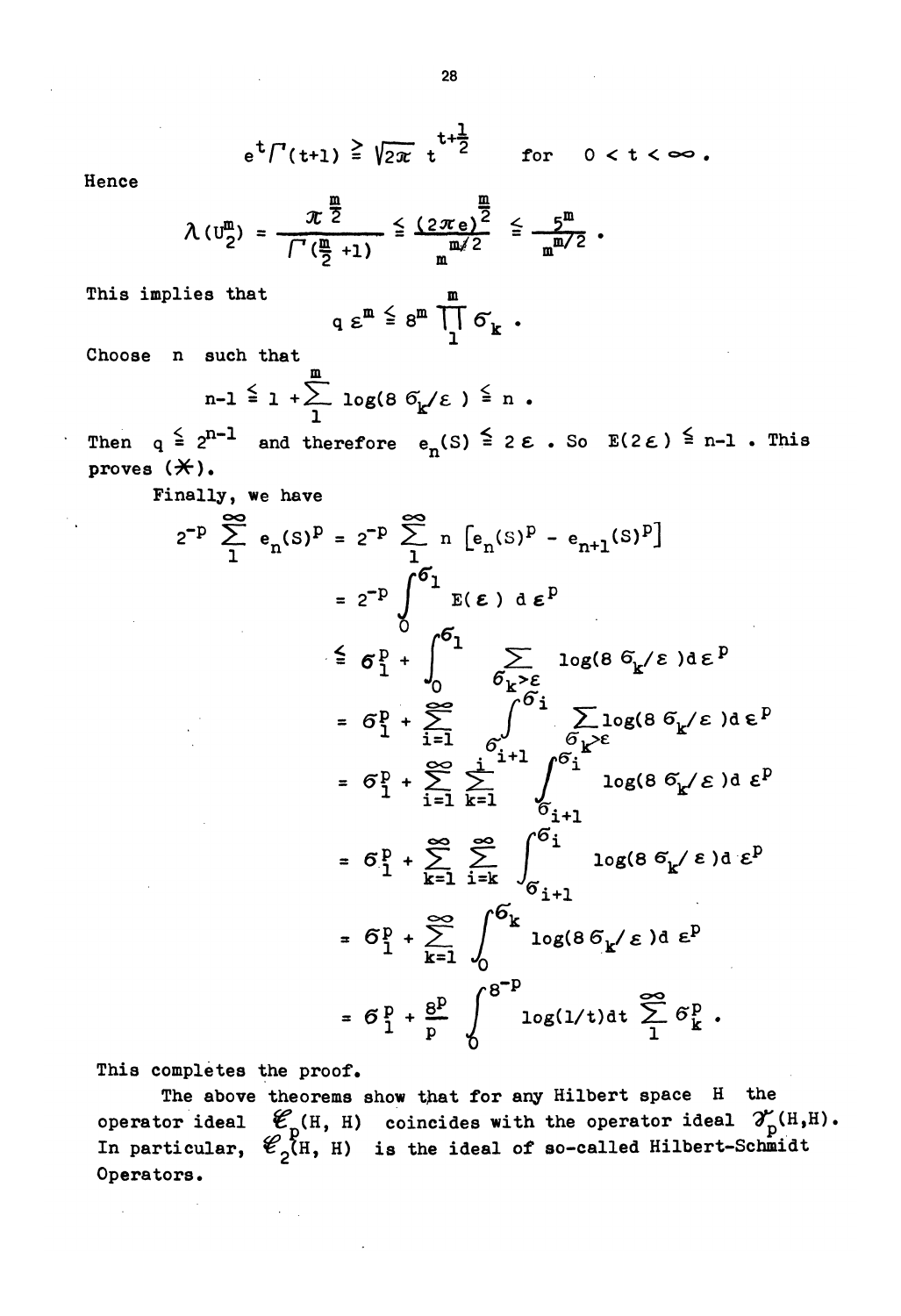# Lemma 1.

If  $m = 1, \ldots, n$ , then

$$
e_m(I_n : l_\infty^n \to l_1^n) \stackrel{\ge}{=} \frac{1}{2e} n
$$
.

Proof.

Then

Let  $U_{\infty}^{n}$  and  $U_{1}^{n}$  denote the closed unit ball of  $1^{n}_{\infty}$  and  $1^{n}_{1}$ , respectively• Suppose that

$$
U_{\infty}^{\mathbf{n}} \subseteq \bigcup_{1}^{n} \{y_{i} + \sigma U_{1}^{\mathbf{n}}\} \text{ and } q \leq 2^{\mathbf{n}-1}.
$$
  

$$
\lambda(U_{\infty}^{\mathbf{n}}) \leq \sum_{1}^{q} \lambda(y_{i} + \sigma U_{1}^{\mathbf{n}}) = q \sigma^{\mathbf{n}} \lambda(U_{1}^{\mathbf{n}}),
$$

where  $\lambda$  is the Lebesgue measure on  $R^n$ . Now  $\lambda(U^{n}_{\infty}) = 2^n$  and  $\lambda(\mathbb{U}_1^n)$  = 2<sup>n</sup>/n! imply that  $\sigma^n \ge n! / _2$ n-l. Using  $e^n$ n!  $> n^n$  we get *6* > n/2e . Therefore

$$
e_n(I_n: 1_{\infty}^n \to 1_1^n) \stackrel{\geq}{\leq} n/2e.
$$

In order to prove the following lemma we use a decompositiontrick taken from M. 5. Birman and M» Z. Solomjak *[l\* •

#### Lemma *2.*

If  $m = 1, \ldots, n$ , then

$$
e_m(I_n : l_1^n \to l_\infty^n) \leq c \frac{\log(n+1)}{m}
$$

where c is a positive constant.

# Proof.

Let 
$$
U_1^n
$$
 and  $U_{\infty}^n$  be as before. If  $m \ge 4$ , then  
 $\widetilde{O} := 4 \frac{\log(n+1)}{m} \ge 2 \frac{\log(n+1)}{m-2} > \frac{1}{n}$ .

Put

$$
K(x) := \left\{ k : \left| \xi_k \right| > 6 \right\} \text{ for } x = (\xi_k) \in U_1^n.
$$

We have

card 
$$
(K(x)) < \sum_{K(x)} \frac{|\xi_k|}{6} \leq 1/6 < n
$$
.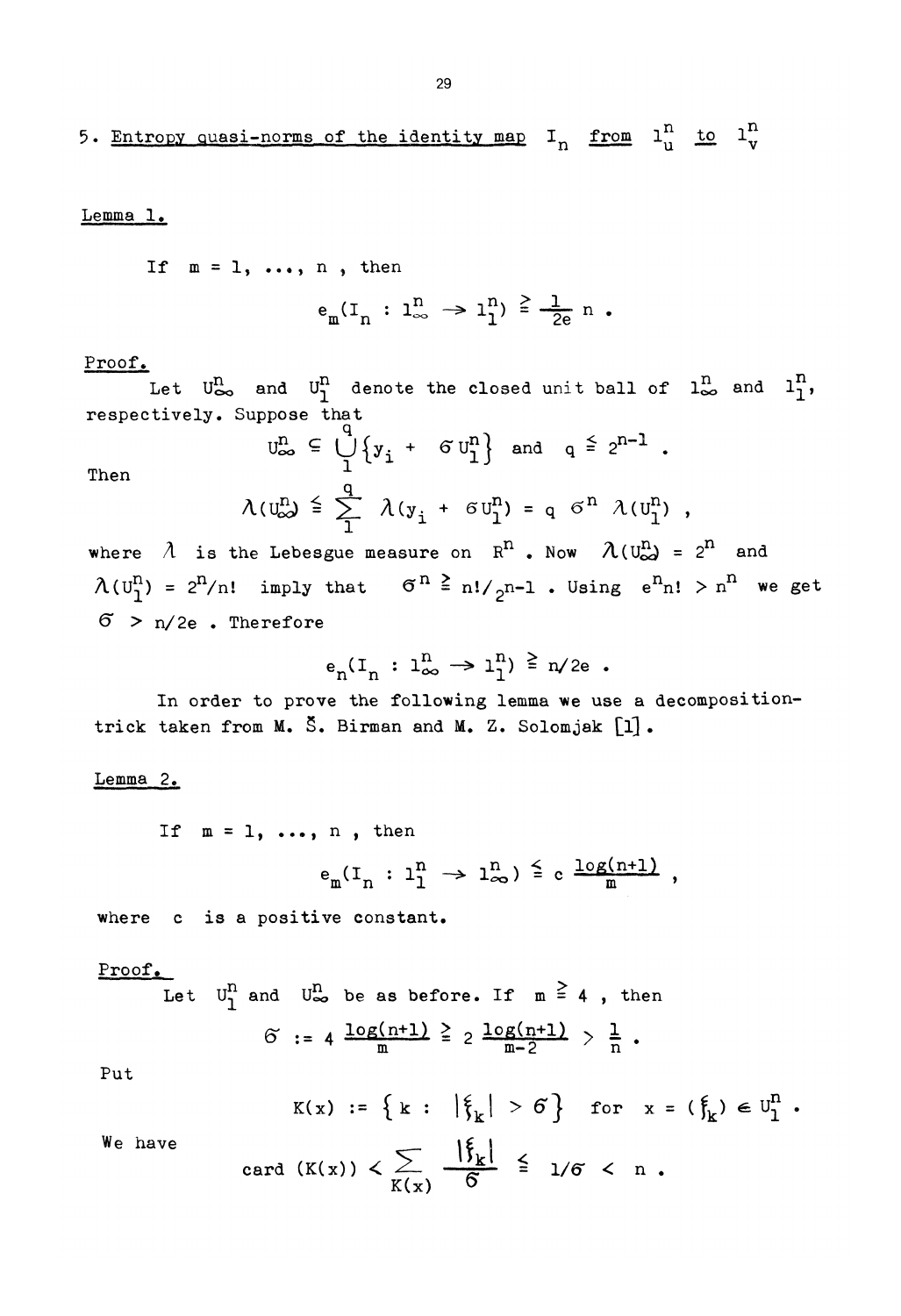$\label{eq:2.1} \frac{1}{\sqrt{2}}\int_{0}^{\infty}\frac{1}{\sqrt{2\pi}}\left(\frac{1}{\sqrt{2\pi}}\right)^{2}d\mu\left(\frac{1}{\sqrt{2\pi}}\right) \frac{d\mu}{\sqrt{2\pi}}\,.$ 

 $\Delta \sim 1$ 

 $\mathcal{L}^{(1)}$  .

 $\mathcal{L}^{\text{max}}_{\text{max}}$ 

| Let $\mathbb K$ denote the collection of all sets $K \subseteq \{1, , n\}$ with<br>card $(K) < 1/6$<br>and put                                         |
|--------------------------------------------------------------------------------------------------------------------------------------------------------|
| $U_k := \{x \in U_\infty^n : \xi_k = 0 \text{ if } k \notin K\}.$<br>Then                                                                              |
| $x \in U_{K(x)} + \sigma U_{\infty}^{n}$ for all $x \in U_{1}^{n}$ .<br>Hence                                                                          |
| $\mathbf{u}_{1}^{\mathrm{n}} \ \subseteq \ \bigcup_{\mathbf{k}'} \left\{ \mathbf{u}_{K} \ + \ \mathbf{G} \ \mathbf{u}_{\infty}^{\mathrm{n}} \right\}.$ |
| Clearly, we can find $y_i^{(K)} \in l_{\infty}^n$ such that                                                                                            |
| $U_K \subseteq \bigcup_{i=1}^{4K} \{y_i^{(K)} + \sigma U_{\infty}^n\}$ and $q_K \stackrel{\leq}{=} (1/\sigma + 1)^{\text{card}(K)}$ .                  |
| Consequently, there are $y_i \in 1_{\infty}^n$ with                                                                                                    |
| $u_1^n \n\subseteq \bigcup_{i=1}^{n} \{y_i + 2 \sigma u_{\infty}^n\}$                                                                                  |
| `and                                                                                                                                                   |
| $q \leq \sum_{n \in \mathbb{Z}} (1/6 + 1)^{\text{card}(K)} \leq \sum_{n=1}^{1/6} {n \choose h} (1/6 + 1)^h \leq 2(n+1)^{2/6} \leq 2^{m-1}.$            |
| So we get                                                                                                                                              |
| $e_m(I_n : I_1^n \to I_m^n) \leq 26 \leq 8 \frac{\log(n+1)}{n}$ .                                                                                      |
| Obviously this estimate is also true for $m = 1$ , 2, 3.                                                                                               |
| Proposition 6.                                                                                                                                         |
| If $0 < p < \infty$ , then                                                                                                                             |
| $E_p(I_n : l_{\infty}^n \to l_1^n) \stackrel{\geq}{=} a_p n^{1/p+1}$ for $n = 1, 2, $                                                                  |
| where a <sub>p</sub> is some positive constant.                                                                                                        |
| Proof.<br>By Lemma 1 we have                                                                                                                           |
| $e_m(I_n: 1_{\infty}^n \to 1_1^n) \stackrel{\ge}{\leq} \frac{1}{2e} n$ for $m = 1, , n$ .<br>Therefore                                                 |
| $E_p(I_n : 1_{\infty}^n \to 1_1^n) \geq \frac{1}{2e} n^{1/p+1}$ .                                                                                      |
| Proposition 7.                                                                                                                                         |
| If $0 < p < 1$ , then                                                                                                                                  |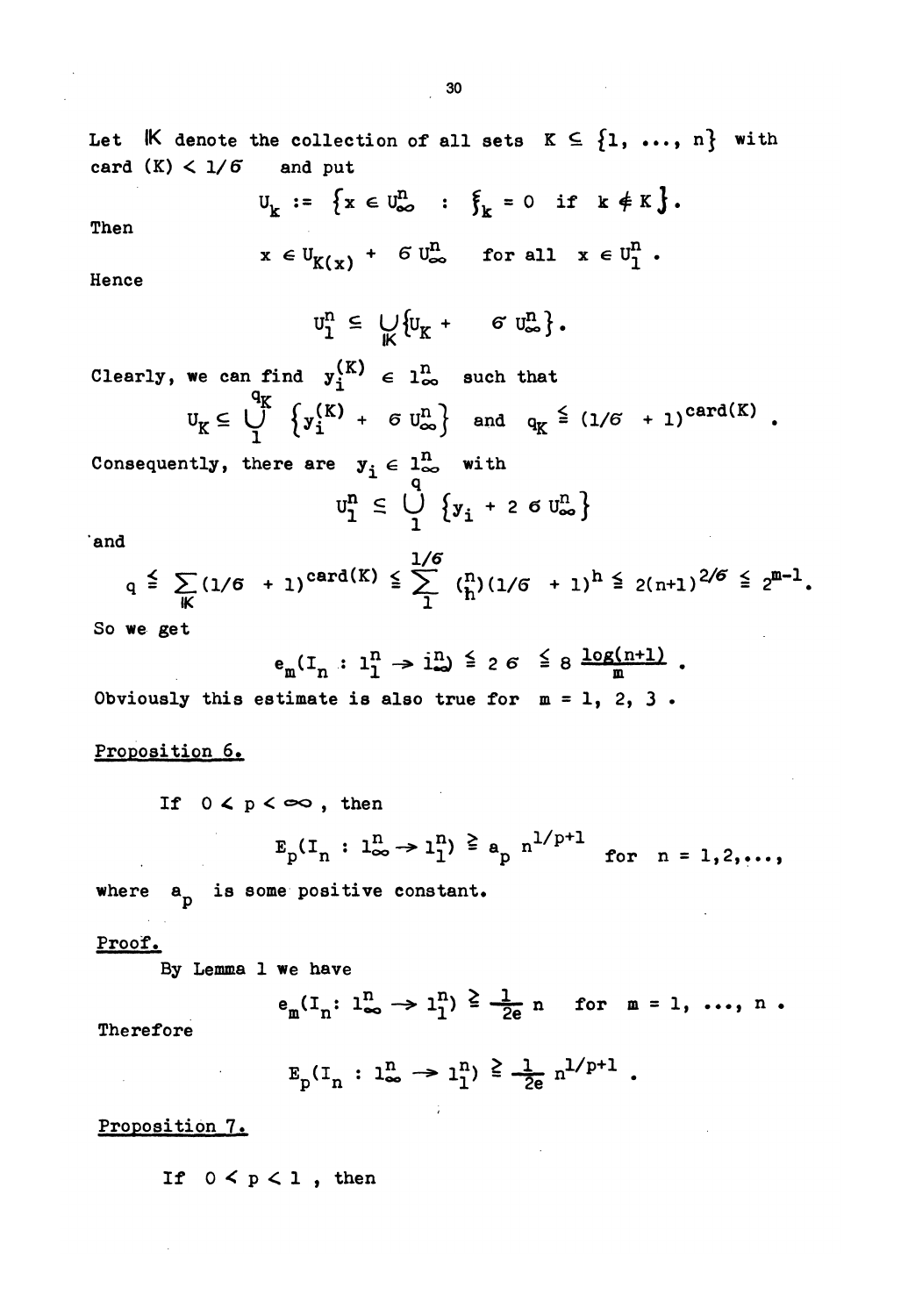$E_p(I_n : l_1^n \to l_m^n) \stackrel{\leq}{=} b_p n^{1/p-1} \log(n+1)$  for  $n = 1, 2, ...,$ where b<sub>n</sub> is some positive constant.

#### **Proof.**

Using Proposition 3 we have

$$
E_{p}(I_{n} : 1_{1}^{n} \to 1_{\infty}^{n}) \leq (\sum_{k=0}^{\infty} \sum_{m=1}^{n} e_{kn+m}(I_{n} : 1_{1}^{n} \to 1_{\infty}^{n})^{p})^{1/p}
$$
  

$$
\leq (\sum_{m=1}^{n} e_{m}(I_{n} : 1_{1}^{n} \to 1_{\infty}^{n})^{p})^{1/p} (\sum_{k=0}^{\infty} e_{n+1}(I_{n} : 1_{\infty}^{n} \to 1_{\infty}^{n})^{k p})^{1/p}
$$
  
From  $e_{n+1}(I_{n} : 1_{\infty}^{n} \to 1_{\infty}^{n}) = 1/2$  we get

From  $e_{n+1}^{\text{}}(I_n : 1_{\infty}^{\text{th}} \to 1_{\infty}^{\text{th}}) = 1/2$  we get  $(\sum e_{n+1}(I_n: 1_{\infty}^n \to 1_{\infty}^n)^{kp})^{1/p} \leq c_n$ .

**By Lemma 2 i t follows that** 

$$
(\sum_{m=1}^{n} e_m(I_n : 1^n \to 1^n) P)^{1/p} \leq d_p n^{1/p-1} \log (n+1).
$$

Since the constants  $c_p$  and  $d_p$  do not depend on n, the assertion **is proved.** 

#### **Theorem 6.**

If  $0 \leq p \leq 1$  and  $1 \leq u, v \leq \infty$ , then  $\mathbf{a}_{\mathrm{p}}^{\mathrm{n}^{1/p+1/\nu-1/u}} \stackrel{\scriptscriptstyle <}{\scriptscriptstyle \leq} \mathbb{F}_{\mathrm{p}}^{\mathrm{(}\mathrm{I}_{\mathrm{n}}^{\mathrm{}}}: \mathbf{1}_{\mathrm{u}}^{\mathrm{n}} \rightarrow \mathbf{1}_{\mathrm{v}}^{\mathrm{n}})^{\scriptscriptstyle \leq} \mathbb{F}_{\mathrm{p}}^{\mathrm{n}^{1/p+1/\nu-1/u}} \log\ (\mathrm{n}^{+1})$ **for n = 1, 2, ...,**  where  $a_p$  and  $b_p$  are positive constants.

#### Proof.

**By Theorem 2 and Proposition 6 we get** 

$$
a_p n^{1/p+1} \leq E_p(I_n: \mathbf{1}_{\infty}^n \to \mathbf{1}_1^n) \leq \|I_n: \mathbf{1}_{\infty}^n \to \mathbf{1}_u^n \|E_p(I_n: \mathbf{1}_u^n \to \mathbf{1}_v^n) \|I_n: \mathbf{1}_v^n \to \mathbf{1}_1^n \|
$$
  

$$
\leq n^{1/u} E_p(I_n: \mathbf{1}_u^n \to \mathbf{1}_v^n) n^{1-1/v}
$$

**and therefore** 

$$
a_p n^{1/p+1/v-1/u} \leq E_p(I_n : 1^n u \to 1^n v).
$$

**Analogously, by Theorem 2 and Proposition 7 we háve**  $\mathtt{E}_\mathtt{p}(\mathtt{I}_\mathtt{n}\colon\mathtt{1}^{\mathtt{n}}_\mathtt{u}\mathtt{>} \mathtt{1}^{\mathtt{n}}_\mathtt{v})\,\stackrel{\scriptscriptstyle\leq}{\,=\,}\,\|\mathtt{I}_\mathtt{n}\,:\,\mathtt{1}^{\mathtt{n}}_\mathtt{u}\mathtt{>} \mathtt{1}^{\mathtt{n}}_\mathtt{l}\|\hspace{2mm} \mathtt{E}_\mathtt{p}(\mathtt{I}_\mathtt{n}\colon\,\mathtt{1}^{\mathtt{n}}_\mathtt{n}\mathtt{>} \mathtt{1}^{\mathtt{n}}_\mathtt{w})\hspace{2.05cm}\|\mathtt{I$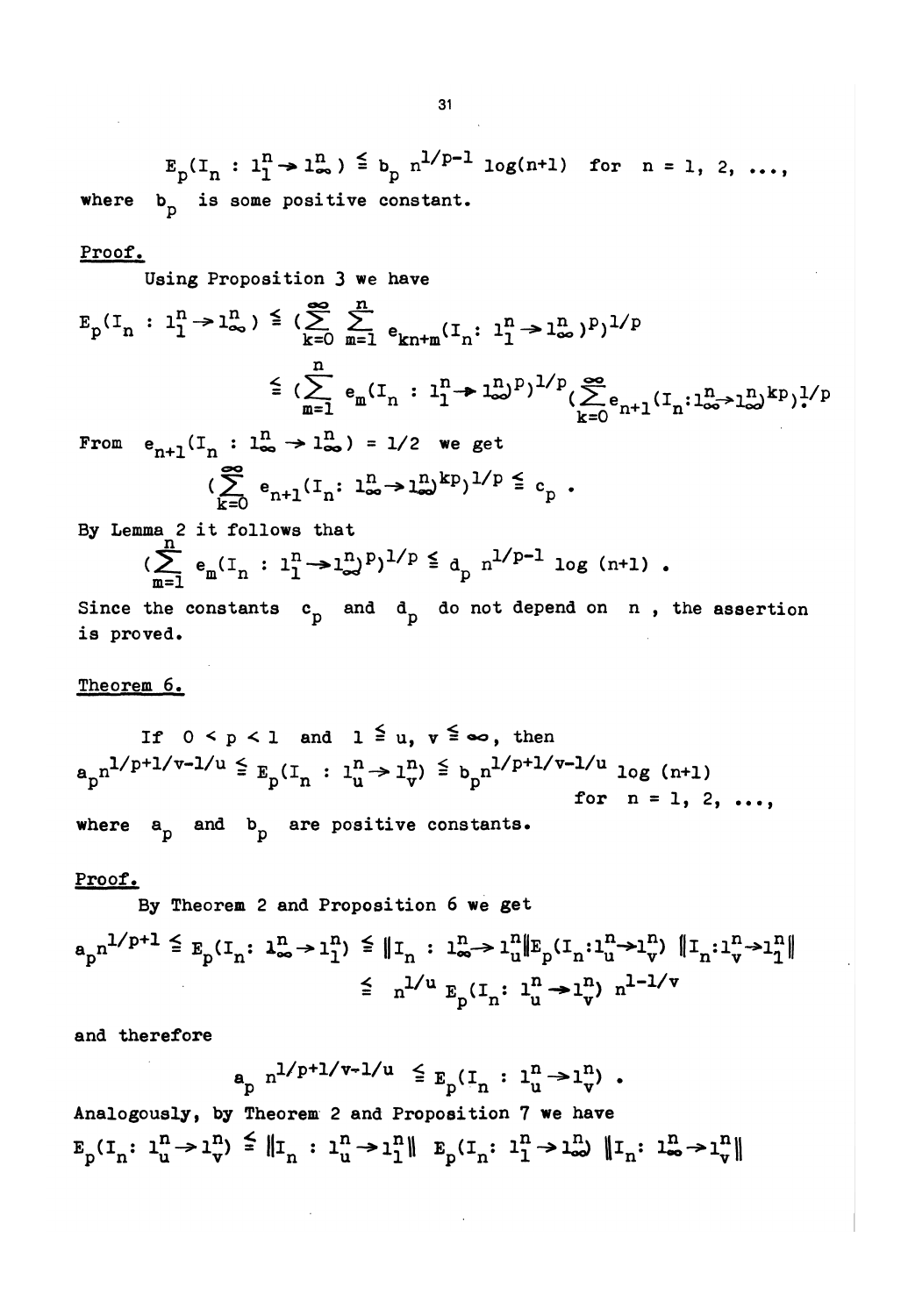$$
\leq n^{1-1/u} b_{p} n^{1/p-1} \log(n+1) n^{1/\nu} =
$$
  
=  $b_{p} n^{1/p+1/v-1/u} \log(n+1)$ .

The limit order  $\lambda$  ( $\mathcal{C}_n$ , u, v) is defined to be the infimum of all  $\lambda \ge 0$  such that

$$
E_p(I_n: 1^n_u \rightarrow 1^n_v) \stackrel{\scriptscriptstyle\leq}{\scriptscriptstyle\leq} c n^{\lambda} \qquad \text{for } n = 1, 2, \ldots
$$

where c is some constant. Using this concept we can restate the above result as follows.

#### Theorem 7.

If  $0 < p < 1$  and  $1 \leq u, v \leq \infty$ , then

 $\lambda(E_p, u, v) = 1/p+1/v-1/u$ .

The remaining case is treated in the next theorem. For the proof the reader is referred to  $[12]$ .

Theorem 8.

If 
$$
1 \leq p < \infty
$$
 and  $1 \leq u$ ,  $v \leq \infty$ , then  

$$
\lambda(E_p, u, v) = \max (1/p+1/v-1/u, 0).
$$

The limit order is very useful for formulating conditions for a given diagonal operator S( $\xi_n$ ) = ( $\sigma_n$  $\xi_n$ ) to belong to  $\mathcal{C}_{D}(1_{u},1_{v})$ . According to a deep theorem of H. König (3) our results can also be carried across to embedding maps of Sobolev spaces and to weakly singular integral operators from  $L_n$  into  $L_v$ .

#### References

- [1] M. S. Birman and M. Z. Solomjak: Piecewise polynomial approximations of functions of classes  $W_p$ . (Russian) Mat. Sb. 73 (115)  $(1967), 331-355.$
- [2] A. N. Kolmogorov and W. M. Tichomirow:  $\epsilon$ -entropy and  $\epsilon$ -capacity of sets in function spaces. (Russian) Uspehi Mat. Nauk 14 (86) (1959), 3-86. German translation in Arbeiten zur Informations-theorie III, Berlin 1960.